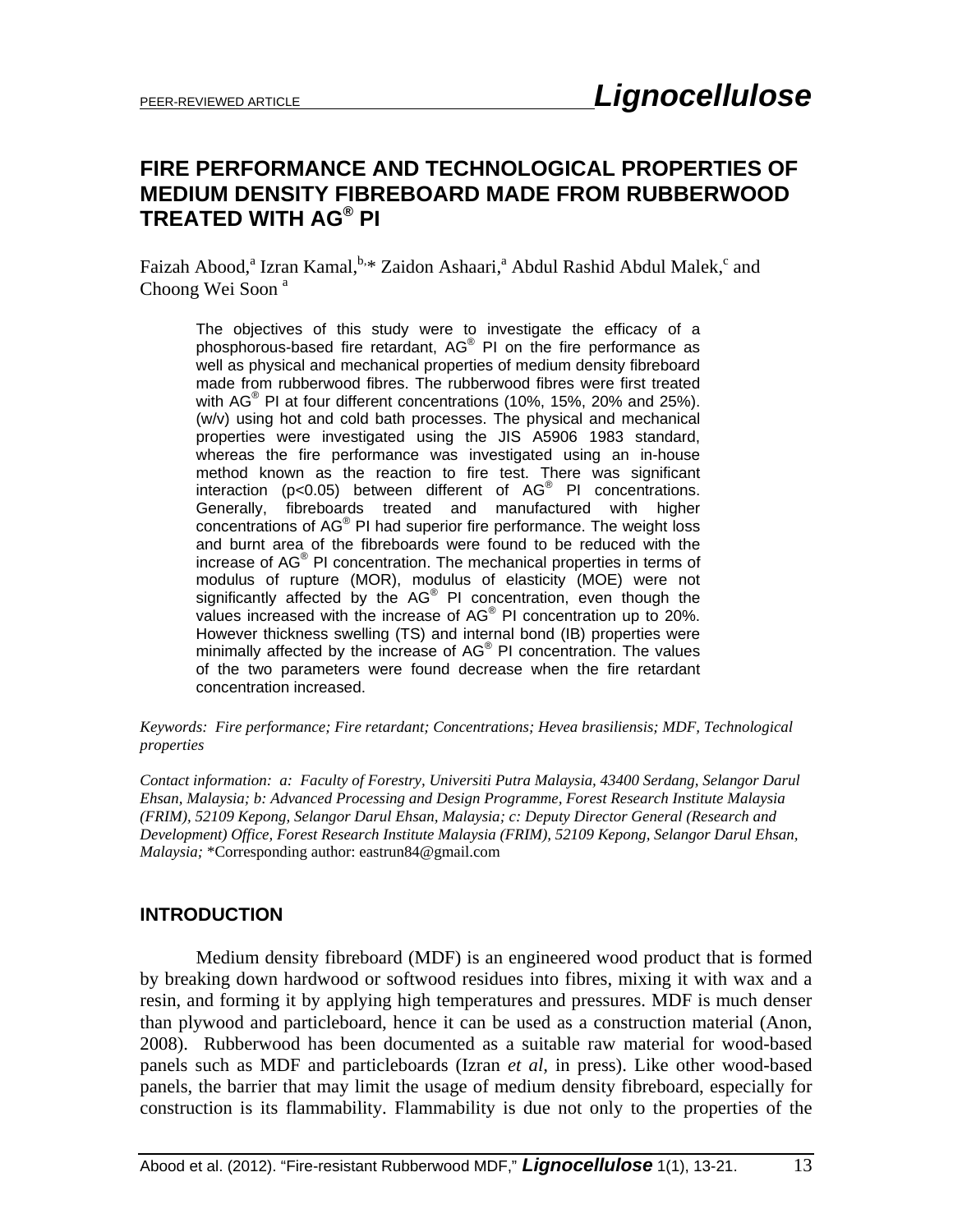fibres, but also dependent on the flammability of the resin. Consequently, fire retardant treatment needs to be performed to reduce the flammability. There are many approaches to accomplish fire retardant treatment. One of the most effective approaches is a heat treatment process. The treatment is done by soaking wood fibres into heated chemical solution (hot soaking) before they are then soaked into chemical solution at ambient temperature (cold soaking). The hot soaking is to swell the wood fibres and to remove extractives in the lumens, whereas the cold soaking is to shrink the wood fibres, hence creating absorption force which encourages the chemical solution to fill in the lumens (Truax 2010; James 2003). Even though the treatment is time consuming and can give adverse effects to wood fibres, it is effective for impregnating the fire retardant deep into wood fibres, thus providing deeper and more durable fire protection. For the treatments, various fire retardants can be utilized. AG® PI is one of them.

 $AG^{\circledR}$  PI is an ammonium polyphosphate (N<sub>4</sub>NO<sub>2</sub>P)-formulated fire retardant. It is composed of polyphosphoric acid and ammonium salt. This chemical is white in colour, decomposes at  $250^{\circ}$ C, rapidly decomposes at  $300^{\circ}$ C, and is considered environmentally friendly. AG® PI is commonly used as a flame retardant for plastics, adhesives, elastomers, paints, intumescent coatings, mastics, wood, chipboard as well as paper and textile coatings. It is also used in fertilizers, emulsifiers and stabilizers (Ash and Michael, 2004). There are a number of advantages in using AG® PI as a fire retardant. The fire retardant has low solubility, high phosphorous content and is resistant to leaching by water. However, there are limited findings on the efficacy of the fire retardant on wood and wood products (Anon 1999). This study attempted to impregnate different concentrations of AG® PI fire retardant into fibreboards made from rubberwood. The efficacy of the treatments was assessed on the resistance of the treated fibreboards to weight loss and area. As additional information, the physical and mechanical properties of the treated fibreboards were also studied.

# **MATERIALS AND METHOD**

### **Materials**

 Rubberwood fibres were obtained from Forest Research Institute Malaysia (FRIM). Rubberwood fibres were screened to obtain fibre size between 0.5 to 1 mm. They were oven dried at a temperature of  $90^{\circ}$ C for approximately 24 hours to achieve a 4% moisture content using an industrial oven for fire retardant treatment. Urea formaldehyde (UF) resin was used as a binder. The properties of the UF resin are as follows: F/U ratio: 2.5, solid content: 55%, viscosity: 45 cps, specific gravity: 1.255 and pH 8.0. It was obtained from Malayan Adhesives and Chemicals Sdn Bhd, Shah Alam, Malaysia. No hardener and wax were mixed with the binder. AG® PI was utilized as the treatment chemical, which was sponsored by Koppers Hickson Sdn Bhd.

## **Fire Retardant Treatment**

AG® PI was obtained in the form of emulsion. The fire retardant was diluted to different concentrations (10%, 15%, 20% and 25%) with water at a temperature of 80°C as instructed by the supplier. The dried fibres were then dispensed into the solution and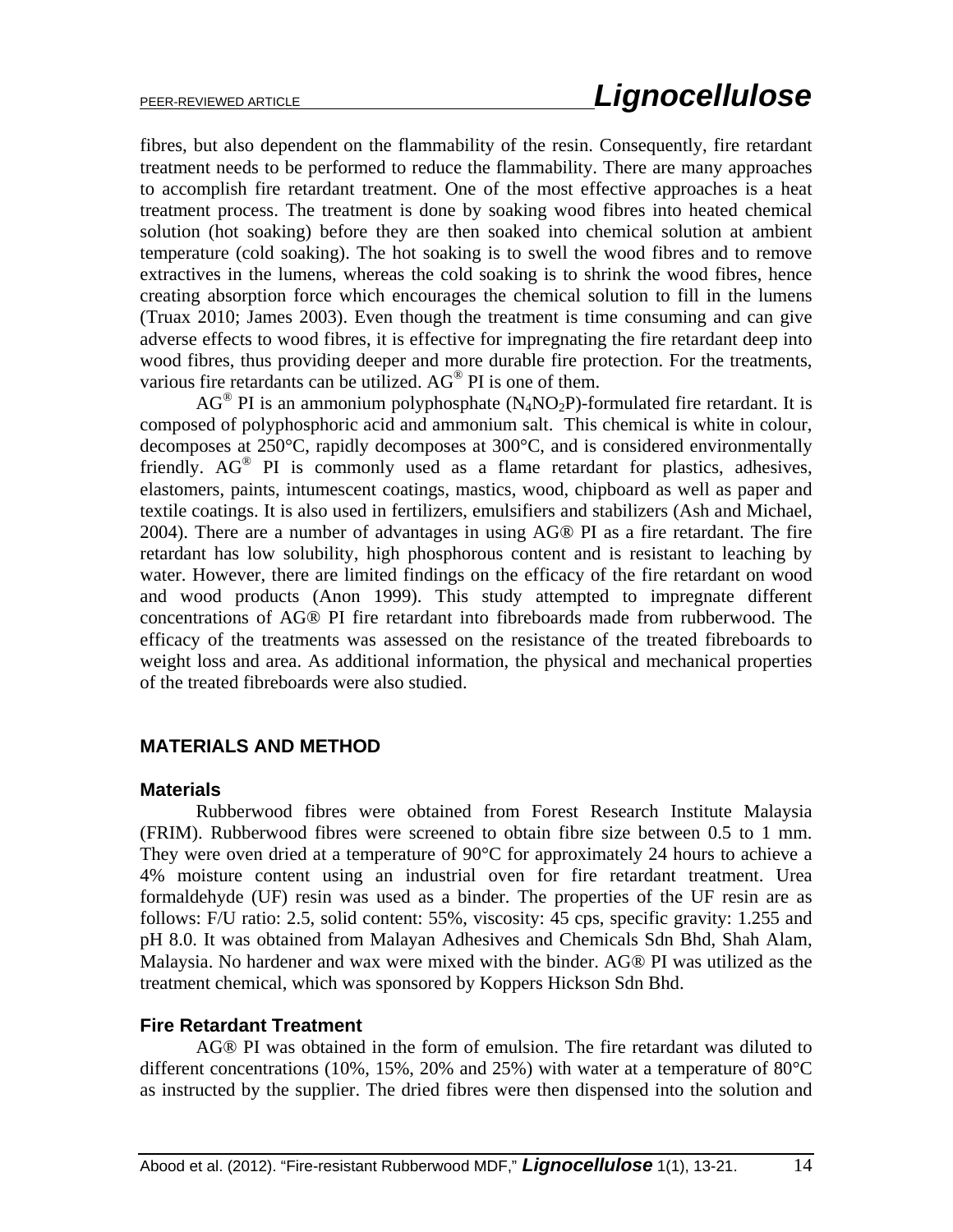were left for 3h. After that, the solution with fibres was left cooled to ambient temperature. They were then removed from the solution and dried to 4% MC before fabrication of MDF.

## **Fibreboard Fabrication**

The target board size and density were  $(340 \times 340 \times 10)$  mm  $(1 \times w \times t)$  and 650 kgm<sup>-3</sup> respectively. Firstly, the dried fibres were placed in a fibreboard blender which was switched on for five minutes to loosen the fibres in it, so that resin-fibre mixing process will be smoother. After five minutes, with the fibreboard mixer operating, 10% urea formaldehyde resin (based on oven dry weight of the fibres) were sprayed onto the fibres in the mixer via an airless spray gun which was attached on top of the mixer. When the fibres and resin were evenly mixed, they were removed from the mixer and dispersed in a wood former on a caul plate covered with a teflon coated glass fibre. The tefloncoated glass fibre sheet prevents the furnish from sticking on the caul plate during hot pressing process later. A wood block was placed on top of the dispersed mixture and was cold pressed at 35 kg/cm<sup>2</sup> for about 5 min, to form a mat. After the cold press, the wood block was removed and another teflon-coated glassfibre sheet was placed on top of the pressed mixture, before it was pre-pressed at a pressure of 500 psi for 5 min.

The pre-pressed mixture was finally hot pressed at a pressure of  $130 \text{ kg/m}^2$  for  $12$ min. For untreated mixture, the hot pressing time was 7 min. All treated and untreated fibres were pressed to 12mm thickness at a temperature of 170°C to remove excessive moisture from the fibres and resin. Different pressing times were applied for the treated and untreated MDF because the curing rate of the resin was affected by the fire retardant impregnated into the fibres. The effects of fire retardant to curing rate of resin were studied (Izran *et al.,* 2009). A total of 15 fibreboards were manufactured. The fabricated fibreboards were conditioned in a conditioning room (65  $\pm$  5 % RH and 27  $\pm$  2°C) for a week before they were trimmed for fire, physical and mechanical testing. Fibreboard size for each test is presented in Table 1.

| Name of test | Dimension (mm)                  |
|--------------|---------------------------------|
| TS and WA    | $50 \times 50$                  |
| MOR and MOE  | 20 x thickness + 50 $\times$ 50 |
|              | $100 \times 100$                |
| MC.          | $50 \times 230$                 |
| <b>RTF</b>   | $220 \times 220$                |
| ΙB           | $50 \times 50$                  |
|              |                                 |

**Table 1.** Sample Dimensions for Fire, Physical, and Mechanical Tests of Rubberwood MDF

TS: thickness swelling, WA: water absorption, MOR: modulus of rupture, MOE: modulus of elasticity, D: density, MC: moisture content, RTF: reaction to fire test, IB: internal bond

## **Fire Performance**

Fire performance of the untreated and treated fibreboards was assessed using an in-house method called reaction-to-fire test involving weight loss and burnt area. Sample size for the test was  $(220 \times 220 \times 12)$  mm<sup>3</sup>. The samples were first weighed to get their initial weights. A bunsen burner was used as flame source and the distance between the flame and the sample surface was set at 3 cm. The samples were inclined at 45 degrees.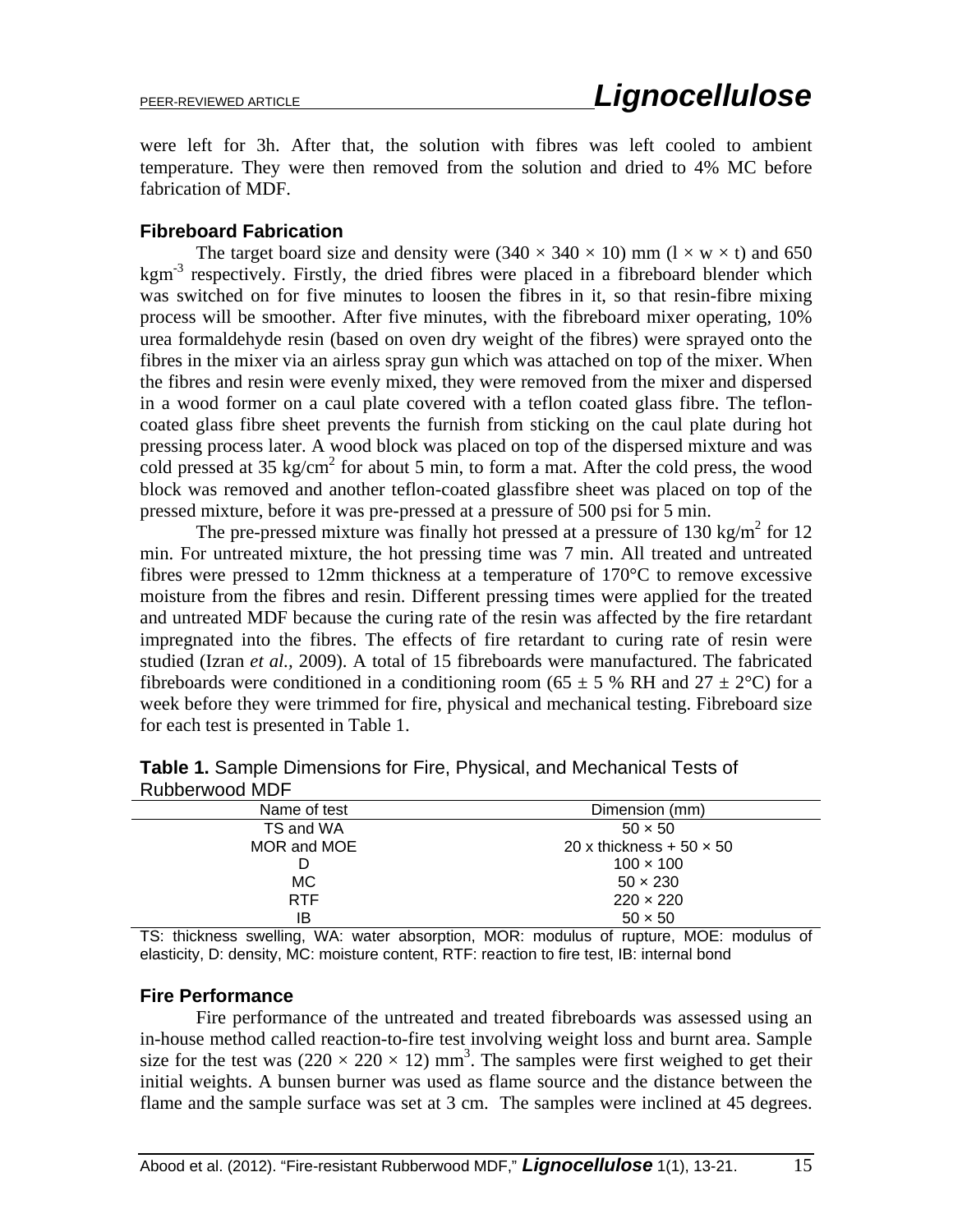The samples were burnt for two minutes after ignition occurred on the samples. The samples were re-weighed after the test, and the burnt area on the sample surface was determined using graph paper. The weight loss and burnt area were determined using the following equations:

$$
Burnt area (\%) = [Ca/Ta] \times 100\% \tag{1}
$$

 $Weight loss (%) = [Wi - Wa/Wi] \times 100\%$  (2)

where, *Ca* is the carbonized area (cm), *Ta* is the total board area (cm), *Wi* is the conditioned intial weight  $(g)$ , and *Wa* is the conditioned weight after testing  $(g)$ .

### **Fibreboard Strength Assessment**

The strength of the treated fibreboards was assessed by physical and mechanical test methods outlined in the Japanese Industrial Standard, (JIS A5906, 1983). The moisture content was assessed for two different periods, which were three days and one month after board fabrication to see whether there are any significant differences in moisture content between those two periods. All data were analysed using one-way analysis of variance to determine the differences in properties between fire retardant treatments.

## **RESULTS AND DISCUSSION**

### **Weight loss and Burnt Area**

Lower total weight loss implies higher resistance against thermal degradation of fire, and a smaller burnt area indicates better protection against flame spread. The outcomes of weight loss and burnt area for the treated and untreated fibreboards are given in Table 2. The results indicated that AG® PI decreased the weight loss significantly with increasing concentrations from 0% to 25%, whereas it reduced burnt area significantly when its concentration increased to 20%. Increase in the AG® PI concentration resulted in decrease of weight loss and burnt area values. The weight loss of the MDF decreased from 7.89% to 2.78%, 1.96%, 1.28% and 1.04%, while the burnt area decreased from 25.76% to 15.84%, 12.19%, 8.33% and 8.13%, as the concentration increased from 0% to 25% respectively.

The active ingredient of  $AG^{\circledast}$  PI is phosphorous, and like most phosphorousbased fire retardants,  $AG^{\circledR}$  PI works by enhancing char formation on the sample surface. The protection mechanism of  $AG^{\circledR}$  PI is as same as other phosphorous-based fire retardants such as monoammonium phosphate and BP® which provides a protective layer which subsequently reduces flame spread (Izran et al. 2010b). Previous laboratory tests indicated that  $AG^{\circledR}$  PI was able to improve flame spread classification to Class 0 (Anon, 1999). The fire retardant successfully reduced flame spread, as indicated by the burnt surface area and impaired thermal degradation of the fibreboards.

### **Physical and Mechanical Properties**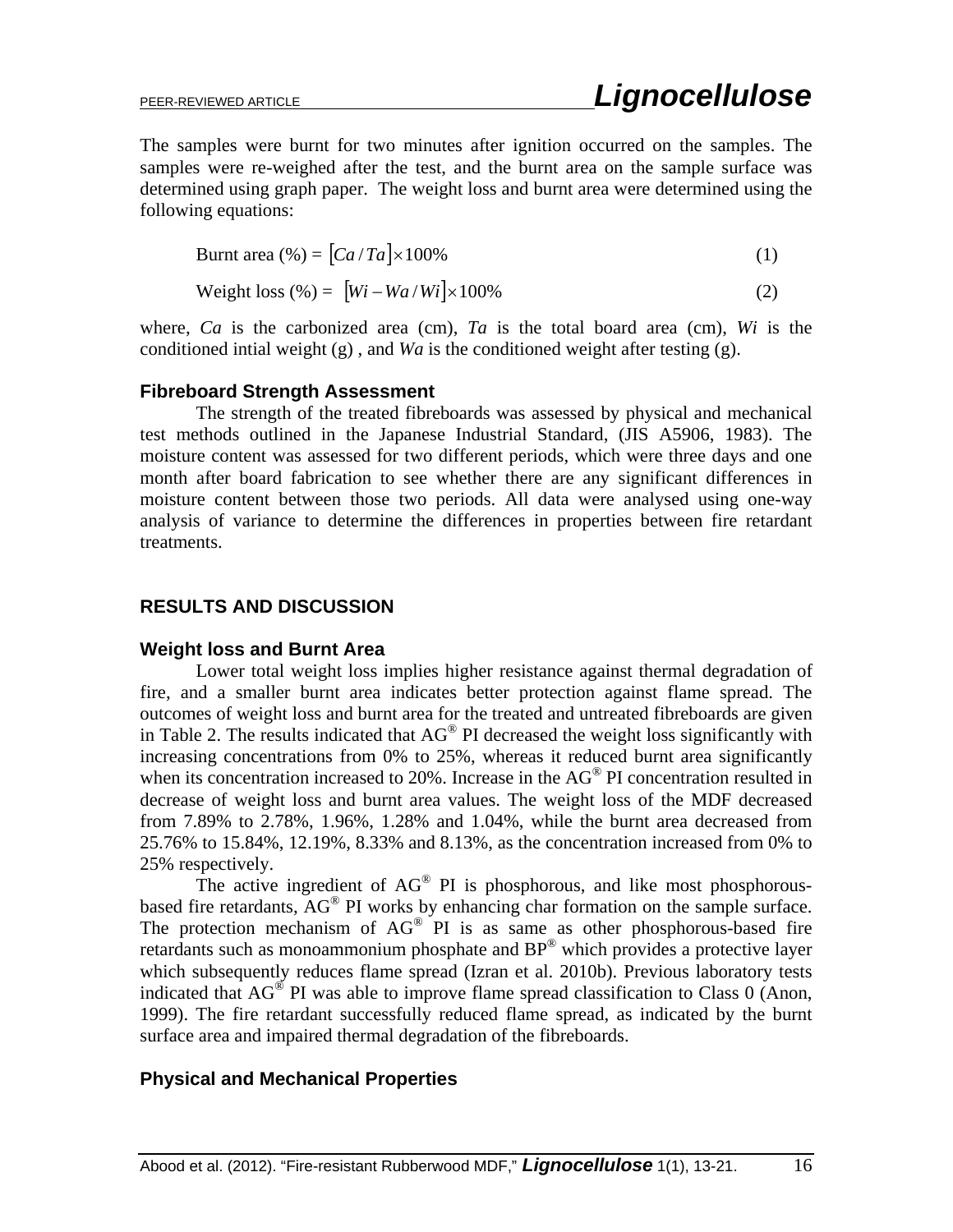The results of the physical and mechanical properties are presented in Table 3. The treated fibreboards appeared increasingly darker as the treatment concentration increased compared to the untreated. The presence of high concentration of the chemical imparted a dark brown coloration on the boards.

| Fire retardant concentrations (%) | <sup>a</sup> Weight loss (%) | <sup>a</sup> Burnt area (%) |
|-----------------------------------|------------------------------|-----------------------------|
|                                   | $7.89(0.89)^{b}$             | $25.76^{b}$                 |
| 10                                | $2.78(0.29)^c$               | $15.84^\circ$               |
| 15                                | 1.96 $(0.20)$ <sup>d</sup>   | $12.19^{cd}$                |
| 20                                | 1.28 $(0.16)^{de}$           | 8.33 <sup>d</sup>           |
| 25                                | 1.04(0.17)                   | 8.13 <sup>d</sup>           |
| $2 - 1$<br>- -                    |                              |                             |

**Table 2.** Fire Performance of Rubberwood MDF Treated with AG® PI

<sup>a</sup>Mean of three samples

Values in parentheses are standard deviations

<sup>1</sup>Means within a column followed by same alphabets are not significantly different (p=0.05)

### *Physical Properties*

Thickness swelling provides a measure of the dimensional stability of the fibreboards. Lower thickness swelling values indicate a more stable board. The effects of moisture on wood-based panels determine their properties and possible uses. Thickness swelling can be affected by many process variables such as wood species, element geometry, board density, resin level, blending efficiency, and pressing conditions (Kojima *et al.,* 2009). For this study, interestingly, the thickness swelling value was found to decrease with increasing AG® PI concentrations. The average thickness swelling value for the untreated fibreboards was 26.83%. The values for 10% to 25% concentrations were 26.56%, 23.74%, 23.61% and 20.51% respectively. The effect of AG® PI concentration on thickness swelling was not significant ( $p > 0.05$ ). There was also no significant increase in MC between the treated and untreated fibreboards that were conditioned for three days and one month. Generally, fire retardant treatments cause reduction of thickness swelling as they indirectly have an effect on the internal bonds. It has been reported that the internal bond has a direct relationship with thickness swelling (Febrianto *et al.* 2010).

The presence of the AG<sup>®</sup> PI salts in fibreboards prevented strong linking between fibres as the resin is not able to have direct contact with the fibre surfaces, hence reducing the internal bond. Consequently, there was a reduction in thickness swelling. As  $AG^{\circledast}$  PI is resistant to leaching by water, this advantage makes the chemical acceptable for outdoor use where there is exposure to high humidity (Anon 1999). The water-resistant characteristic also reduces moisture uptake, resulting in dimensionally more stable fibreboards.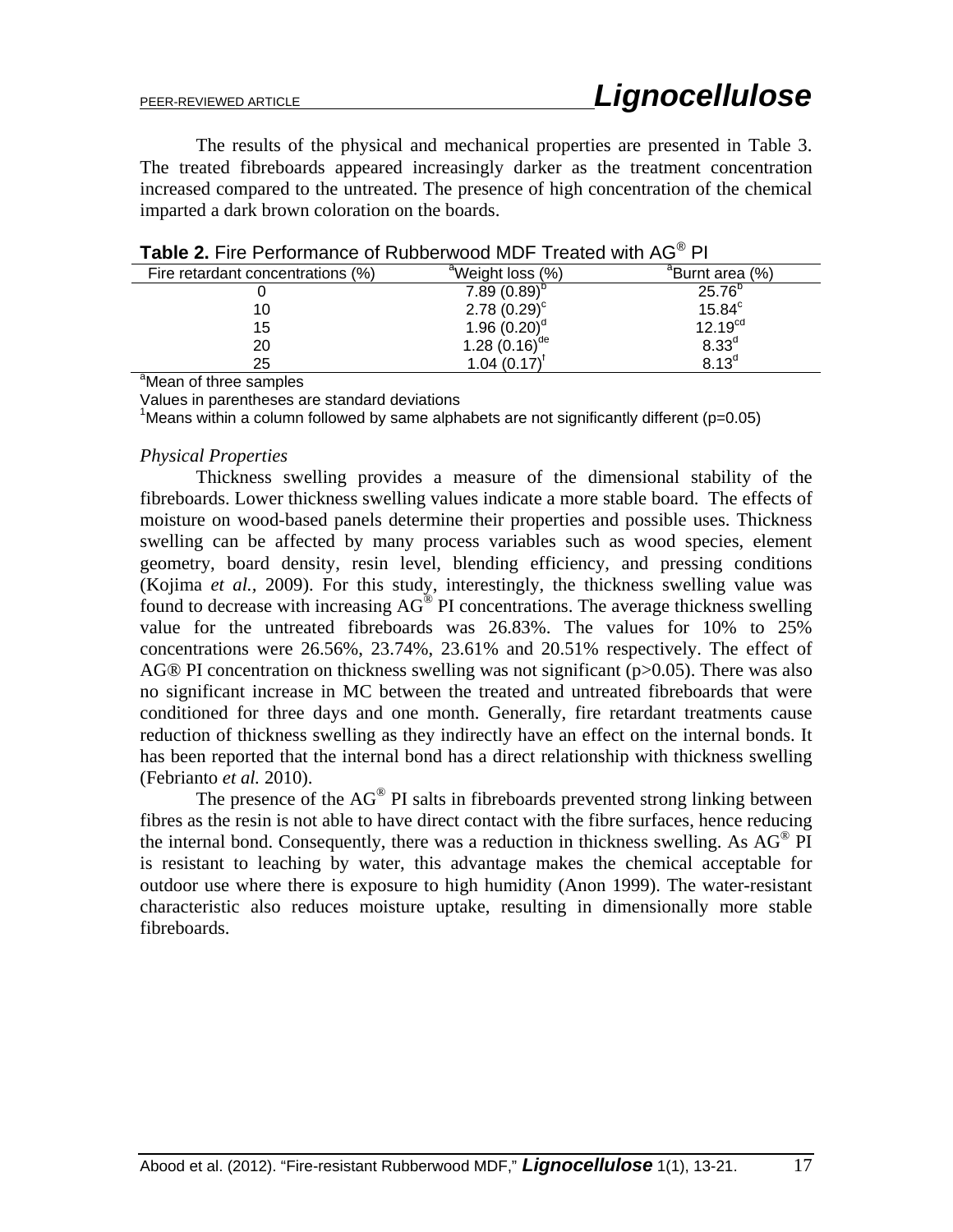| Testing                                                         | Fire retardant concentrations (%) |                    |                     |                     |                    |
|-----------------------------------------------------------------|-----------------------------------|--------------------|---------------------|---------------------|--------------------|
|                                                                 | 0                                 | 10                 | 15                  | 20                  | 25                 |
| TS $(%)^a$                                                      | 26.83<br>(4.73)                   | 26.56<br>(1.28)    | 23.74<br>(0.46)     | 23.61<br>(1.4)      | 20.51<br>(3.32)    |
| MOE (MPa) $^a$<br>JIS:2000MPa                                   | 953.77<br>(457.65)                | 905.17<br>(343.91) | 1184.33<br>(327.54) | 1528.67<br>(211.39) | 790.43<br>(173.36) |
| MOR $(MPa)^a$<br>JIS: 13.8 MPa                                  | 7.98<br>(3.64)                    | 4.31<br>(2.17)     | 5.61<br>(1.72)      | 6.43<br>(1.27)      | 2.41<br>(0.56)     |
| D $(kgm-3)a$<br>$JIS:700kgm-3$                                  | 703.00 (83.34)                    | 625.60<br>(55.20)  | 671.10<br>(21.60)   | 737.70<br>(23.40)   | 723.60<br>(30.20)  |
| $MC1$ (%) <sup>a</sup>                                          | 12.190                            | 13.16              | 13.537              | 13.06               | 13.25              |
| $MC2 (%)^a$                                                     | 13.25                             | 14.42              | 14.57               | 14.41               | 14.39              |
| IB ( $kgcm^{-2}$ ) <sup>a</sup><br><b>JIS: 3.87</b><br>$kgcm-2$ | 0.13<br>(0.04)                    | 0.06<br>(0.09)     | 0.05<br>(0.06)      | 0.04<br>(0.02)      | 0.04<br>(0.02)     |

**Table 3.** Physical and mechanical properties of rubberwood fibreboards treated with AG<sup>®</sup> PI

 $MC1 = MC$  after three days,  $TS =$  thickness swelling,  $MOE =$  modulus of elasticity  $MC2 = MC$  after 1 month, MOR = modulus of rupture, D = density, IB = internal bond <sup>a</sup>Means of three samples, Values in parentheses are standard deviations.

|                      |           |            | <u> OUNUUNUUUUU UN IND TIID ONUNUU UTIIMDDU MUUU I UNIUUDUUNUU</u> |           |           |           |
|----------------------|-----------|------------|--------------------------------------------------------------------|-----------|-----------|-----------|
| Property             | ГS        | <b>MOR</b> | MOE                                                                | IB        | WL        | ВA        |
|                      | Cont. (%) | Cont. (%)  | (%)<br>Cont.                                                       | Cont. (%) | Cont. (%) | Cont. (%) |
| F-value              | 2.68      | 2.93       | 2.52                                                               | 2.54      | 122.6     | 19.43     |
| P-value              | 0.0939    | 0.08       | 0.11                                                               | 0.01      | 0.01      | 0.01      |
| Significant<br>level | ns        | ns         | ns                                                                 | $\star$   | $\star$   | $\ast$    |

| Table 4. Summary of ANOVA for the Effects of Different Fire Retardant |
|-----------------------------------------------------------------------|
| Concentrations on the Properties of Rubberwood Particleboards         |

\*=significant at p<0.05; Cont= Concentration; TS=thickness swelling, MOR=modulus of rupture, MOE=modulus of elasticity; IB=internal bond; WL= weight loss; BA= burnt area

# *Mechanical Properties*

Modulus of rupture (MOR) is identfied as the force necessary to break a specimen of specific width and thickness. The other definition is the maximum fibre stress at failure. Modulus of rupture is also known as flexural strength or torsional strength (Anon 2010). To establish modulus of rupture, a sample with a specified cross section and length is subjected to increasing force until it breaks. The force at the point of breaking is related to modulus of rupture. Modulus of rupture can only be determined for brittle materials (Anon 2007) such as fibreboard.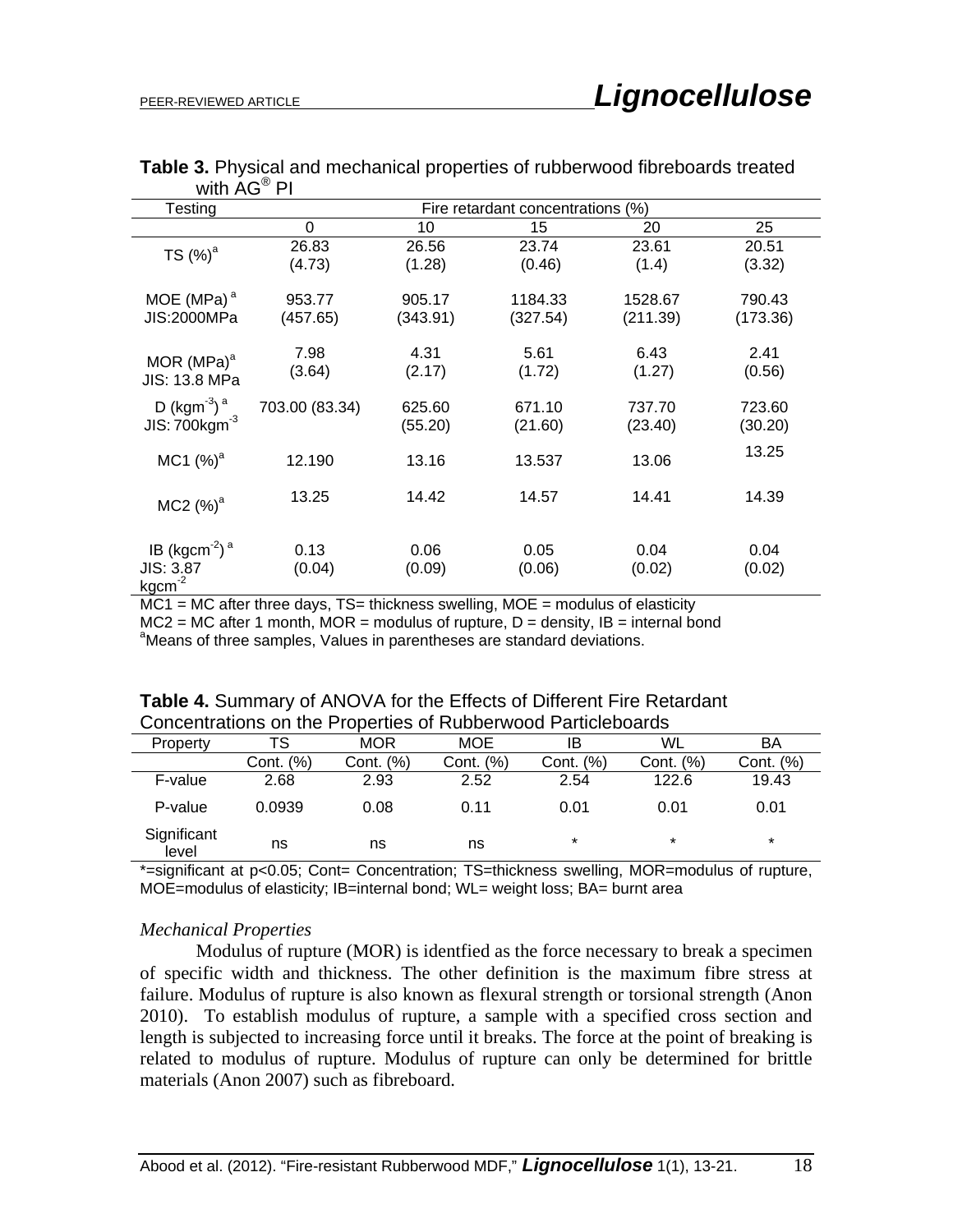For this study, contradictory results were found for MOR and MOE. The fire retardant treatment did not significantly influence the MOR and MOE values. For MOE, the highest mean value was 1528.67 MPa, which was obtained from fibreboards treated at 20% concentration. The lowest mean value was recorded from fibreboards treated at 10% concentration. The original stiffness was 953.77 MPa. MOE mean values for those treated at 15% and 25% concentration were 1184.33 MPa and 790.43 MPa respectively.

 As for MOR, the trend of results was almost similar to MOE excluding fibreboards treated at 10% and 25% concentrations. This time, fibreboards treated at 25% concentration showed the lowest MOR mean value of 2.41 MPa. The original strength was 7.98 MPa and this decreased to 4.31 MPa with the 10% treatment. However, at 15% concentration, the MOE increased to 5.61 MPa at 15% concentration. The stiffness increased to 6.43 MPa at 20% concentration, before it declined sharply to 2.41 MPa at 25% concentration. The reductions may have been caused by the heat from the hotpressing process. Pan et al., (2010) reported that between 120°C and 210°C, the natural fibres tend to be desiccated and produce water vapour and other non-combustible gases and liquids including carbon dioxide, formic acid, acetic acid, glyoxal, and water. Cellulose is often thought to be primarily responsible for the strength of the wood fibre; therefore, reducing the length of the cellulose molecules (degree of polymerization) would cause a reduction in macro-strength properties. This theory of hydrolytic cellulose depolymerization was originally proposed by Ifju (1964) and modified to also include hemicelluloses by Sweet and Winandy (1999). The increase in brittleness of the phosphorous fire retardant treated MDF panels due to chemical action of acid was observed. Brittleness of the panels was probably due to embrittlement of the wood fibers caused by crystal formation within the wood cell-walls or cross-linking between cellulose or hemicellulose molecules.

The internal bond test is commonly used as a fundamental indicator of the adhesive performance in wood composites. This test method covers the determination of tensile strength properties of the tested boards or adhesive bonds in wood. From the results of the study, it was apparent that the internal bond of the treated fibreboards was inferior to the untreated. The original internal bond mean value was  $0.13 \text{ kgcm}^{-2}$ . A similar result was found in a previous study on MDF containing mono- and diammonium phosphate (Ayrilmis 2007). The IB strength losses noted in the results are probably jointly related to three issues. One is that the fire retardants may be causing chemical and/or mechanical changes in the wood cell-wall structure and chemistry. The second is that some fire retardants may inhibit or accelerate curing of resins by altering the requisite pH of the resin during curing. The third is that contamination of wood fibre surface by the presence of loosely adhering crystalline deposits of fire retardants at the glueline may interfere with the attainment of intimate fibre-to-fibre contact, which is important to maximum bond strength (Ayrilmis 2007).

 The reduction in internal bond value is often due to inadequate curing of the resin. Inadequate curing prevents the resin from creating strong links between fibres in the fibreboards, thus causing swelling. Urea formaldehyde resin is a binder that has high water content of approximately 14.6%. To achieve ample curing of the resin, it is important to remove moisture from the resin during hot pressing. This is why a temperature as high as 170°C was set during hot pressing for this study.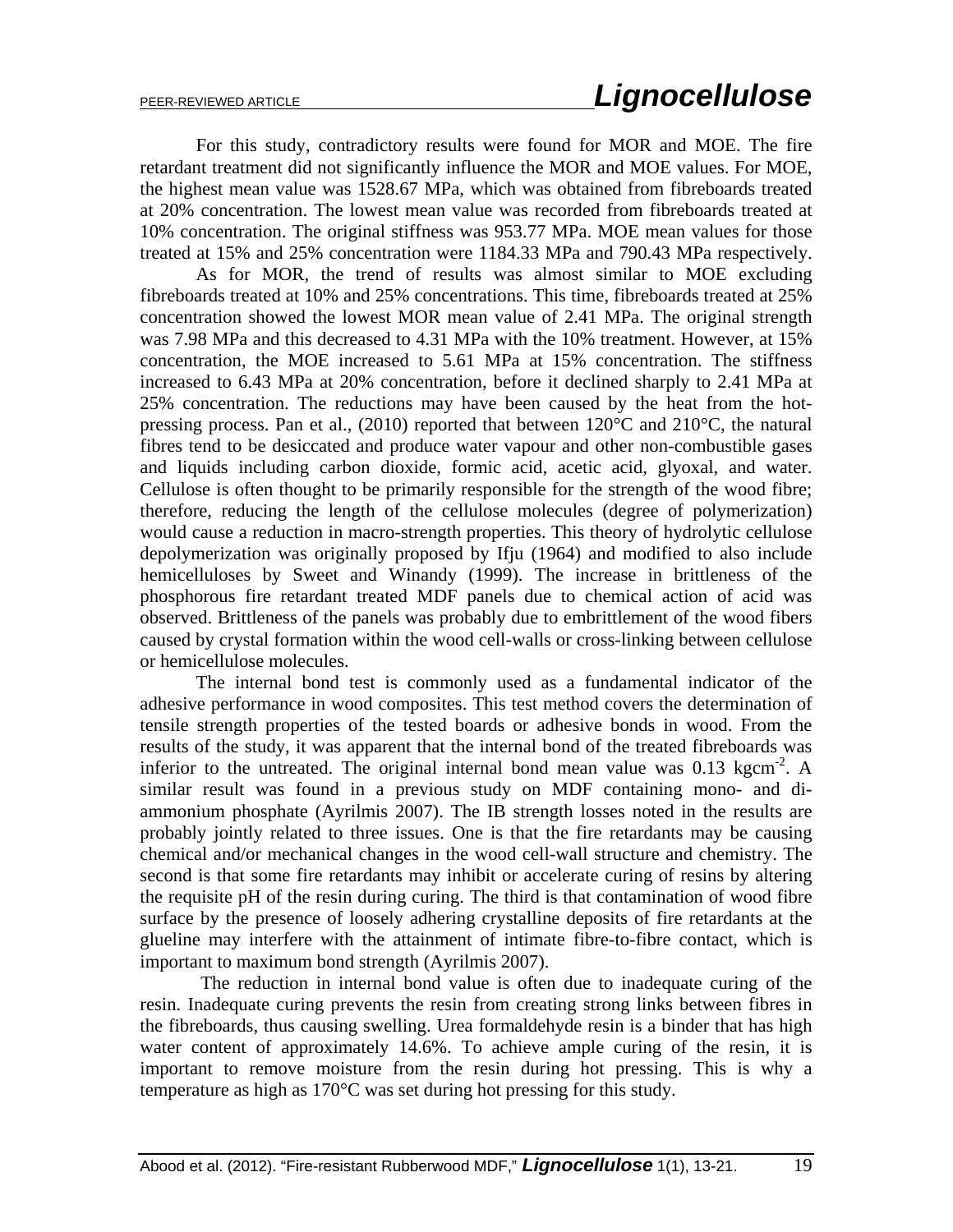Previous research by Zaidon et al. (1998) reported that, suitable hot pressing temperature for UF resin was 125°C, but for this study, the temperature was increased to 170°C to eliminate excessive moisture in the fibres and resin, thus increasing the efficiency of resin curing. To determine accurate hot pressing time, it is best to conduct a gelation time test as well as buffering capacity test (Izran *et al.* 2009; Izran *et al.* 2010). Determining the hot-pressing time will not only help in accomplishing adequate curing of the resin and producing boards with good mechanical properties, but also prevent surface burns of the boards caused by overexposed to heat. The hot-pressing efficiency can also be increased if different pressing pressures are used (Izran 2009).

# **CONCLUSIONS**

- 1. AG® PI was successfully impregnated into rubberwood fibres through heat treatment using hot and cold bath processes. The fire retardant was effective in improving fire performance by reducing thermal degradation as well as flame spread of the treated fibreboards.
- 2. The chemical imparts a darker brown coloration on treated fibreboards. There was slight increase in water absorption and moisture content caused by the fire retardant in the MDF. However, the increase was not statistically significant  $(p>0.05)$ .
- 3. Inconsistent modulus of rupture and modulus of elasticity results were observed. Decrease of MOR and MOE values happened at the treatment concentrations of 10% and 25%. The strength reductions in the specimens treated with the phosphorous fire retardants were probably caused by a combination of accelerated resin cure and thermal decomposition.
- 4. The IB was also not significantly affected by the fire retardant, though there was slight decrease with the increase in fire retardant concentrations.
- 5. The study indicated that  $AG^{\circ}$  PI has good potential for use as a fire retardant treatment chemical for rubberwood MDF due to the improved fire performance attributes without having adverse effects on the physical and mechanical properties.

# **REFERENCES CITED**

Anon (1999). "Fire Retardant for wood," *AG® product handbook*, pp. 1-15. Anon (2007). "Wood terminology- Boats, wood lore,"

(http://www.wolfgangbrinck.com/boats/woodlore/woodterminology.html.) Anon (2008). "Medium density fibreboard,"

(http://en.wikipedia.org/wiki/Mediumdensity\_fibreboard)

- Anon (2010). "Modulus of rupture," (http://www.instron.com/wa/glossary/Modulus-of Rupture.aspx)
- Ayrilmis (2007). "Effect of fire retardants on internal bond strength and bond durability of structural fiberboard," *Build Environ,* 42(3), 1200-1206